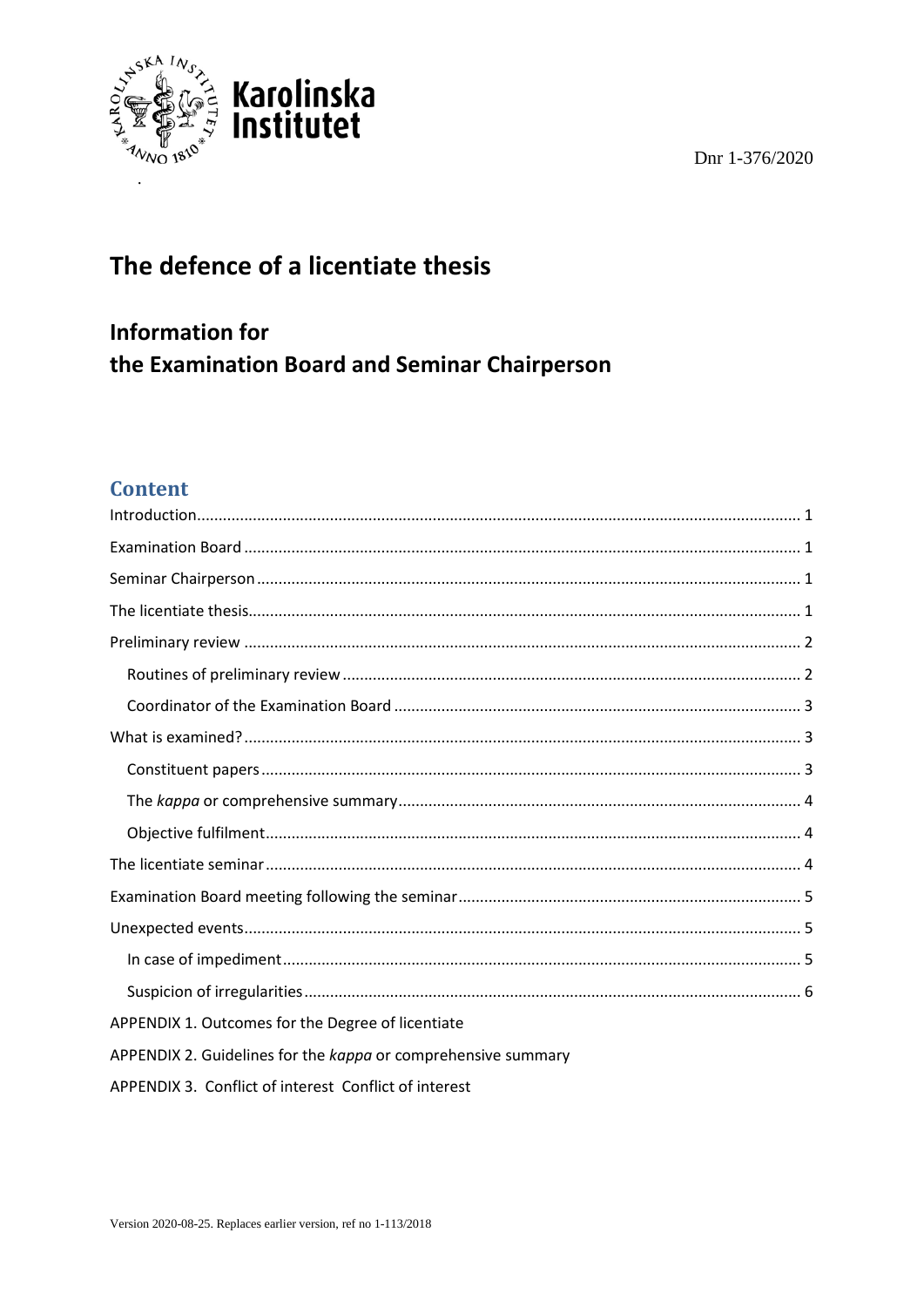## <span id="page-1-0"></span>**Introduction**

This document is a compilation of the rules for examination of licentiate theses at KI. For full access to KI's *Rules for doctoral education* visit the KI website<sup>[1](#page-1-4)</sup>.

### **Following persons are involved:**

*Respondent* (the doctoral student) *Examination Board*, three members (or five) whereof one coordinator *Seminar Chairperson Audience*

## <span id="page-1-1"></span>**Examination Board**

The Examination Board is appointed by the Dissertation Committee on behalf of the Committee for Doctoral Education.

The role of the Examination board is to judge the student's performance at his/her thesis defence, the scientific quality of the constituent papers and the quality of the *kappa* (the comprehensive summary), and to ensure that the degree objectives have been fulfilled (see *What is examined?* below). The Examination Board is also required to conduct a preliminary review of the constituent papers.

The Examination Board shall comprise three members (in exceptional circumstance, such as a thesis being of a particularly interdisciplinary character, the number of members on the Examination Board may be increased to five). One of the members shall be designated as the coordinator (*Rules for Doctoral Education at Karolinska Institutet,* section 7.2.5)

# <span id="page-1-2"></span>**Seminar Chairperson**

It is the responsibility of the student's department to appoint a chairperson for the licentiate seminar. It is recommended that the chairperson is not one of the student's supervisors.

The chairperson's responsibility is to host and coordinate the licentiate seminar. He/she is expected to know the proceedings (see *Licentiate seminar* below) and being able to handle any complications (see *Unexpected events* last page).

# <span id="page-1-3"></span>**The licentiate thesis**

A licentiate thesis is normally written in the form of a summary and discussion of separate constituent papers, a compilation thesis. For a licentiate thesis to be considered a compilation thesis, at least one of the constituent papers must have been accepted for publication in a peerreviewed journal.

<span id="page-1-4"></span><sup>1</sup> <https://staff.ki.se/rules-and-general-syllabus-for-doctoral-education>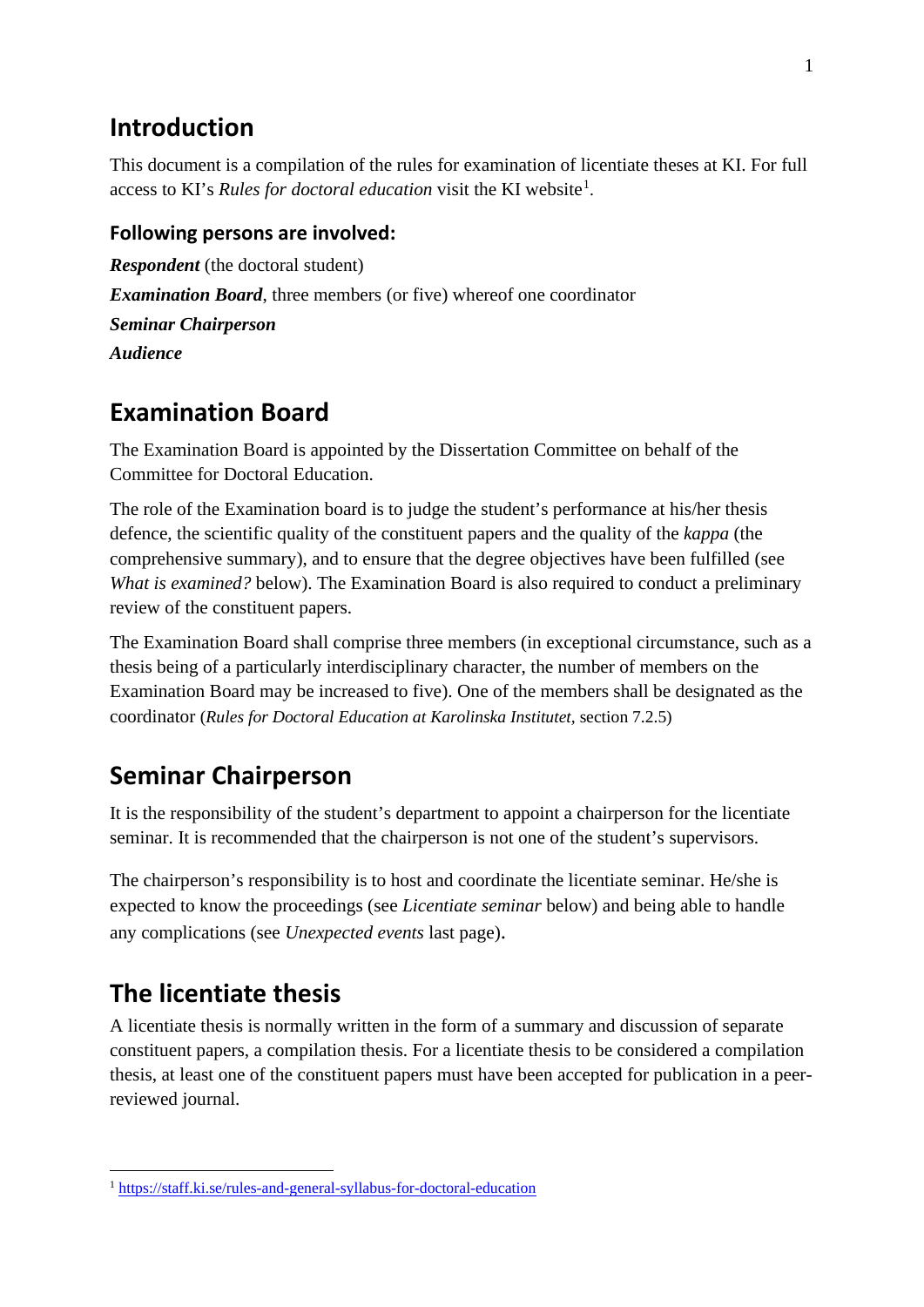The number of constituent papers in a compilation thesis varies, but they must for a licentiate thesis have a scope that in total is equivalent to two years of full-time doctoral education and a scientific quality expected at an international renowned university. The student's contribution to the constituent papers must be clearly identified.

The constituent papers should be original papers. One of the papers can be a systematic review article if it includes a meta-analysis or other comprehensive qualitative or quantitative synthesis. The requirement for such an article is that established reporting guidelines for systematic reviews have been followed.

A licentiate thesis that is based on constituent papers in the form of one manuscript, where none of the constituent papers have been accepted for publishing, will be treated as a monograph thesis. In which case, special review regulations apply, see 7.2.3 *(Rules for Doctoral Education at Karolinska Institutet,* section 7.3.2 och 7.2.2)

# <span id="page-2-0"></span>**Preliminary review**

Before the thesis is submitted for printing, the Examination Board shall conduct a preliminary review (*Sw: förhandsgranskning*) of the thesis in order to assess if the quality of its constituent papers is of a sufficiently high standard for a licentiate degree.

In the event of disagreement, the matter is decided by the majority opinion, even if all members of the board are expected to comment in its pronouncement.

If the Examination Board deems the quality of a thesis to be insufficient, the student is recommended to postpone the licentiate seminar. On the first such occasion, the student is entitled to further supervision and educational resources for an additional six months over and above the original study schedule in order that he/she may have the opportunity to improve the quality of his/her work.

*(Rules for Doctoral Education at Karolinska Institutet,* section 7.2.6)

## <span id="page-2-1"></span>**Routines of preliminary review**

Following documents should be sent by the student to the examination board:

- All constituent papers and manuscripts
- A copy of the granted application for licentiate seminar
- The form *Examination board's preliminary review* to be filled in by the examination board

After the Examination Board has received the papers it has two weeks to complete their preliminary review of the papers and the coordinator to send in the concluding recommendation.

(More information regarding assessing the scientific content of the papers can be found under *What is examined?* below.)

Please observe that any contact between respondent/supervisor and examination board members should be limited to only practical issues. It is strongly recommended not to discuss the content of the thesis with the respondent before the seminar.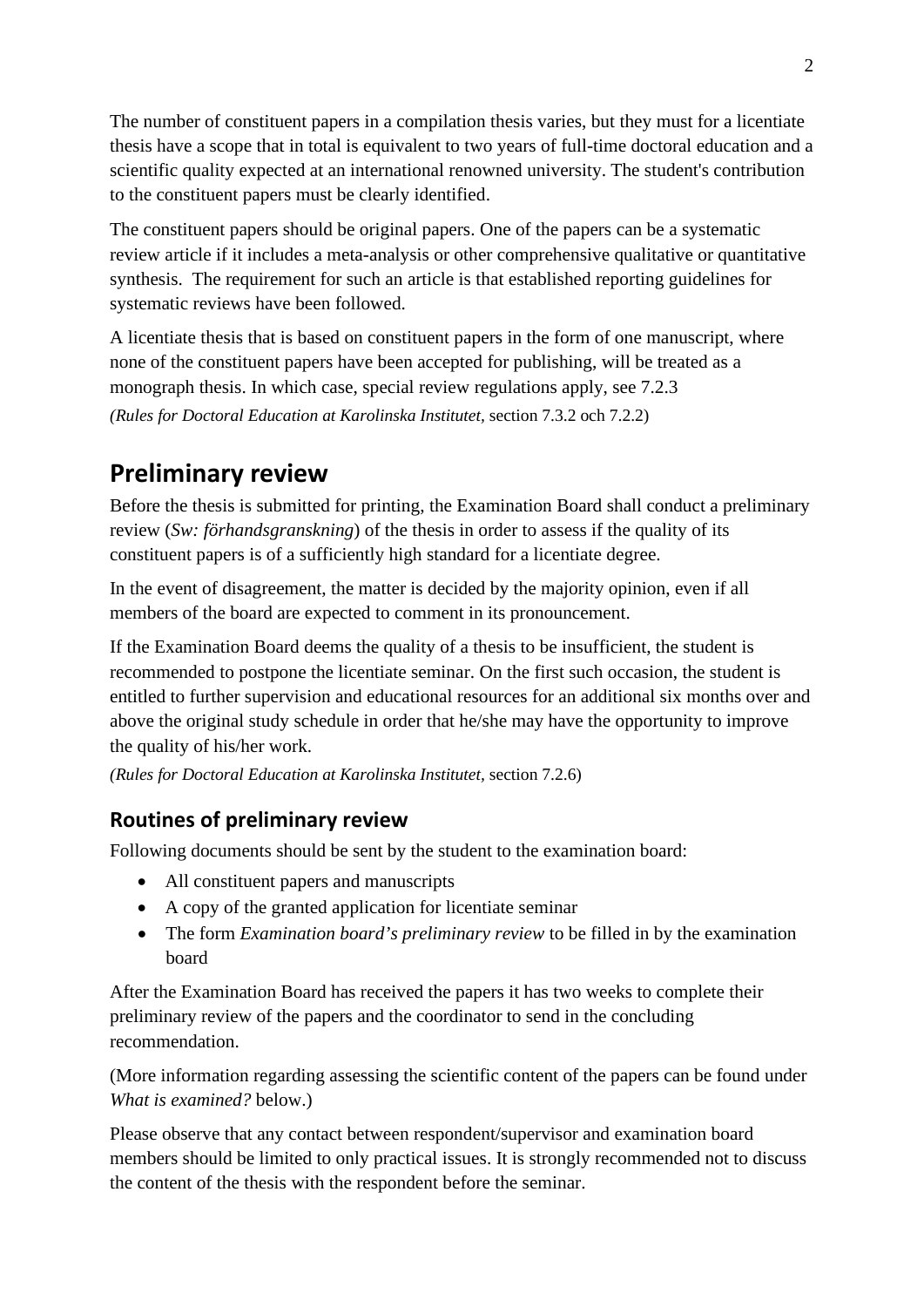#### <span id="page-3-0"></span>**Coordinator of the Examination Board**

One of the members is appointed by the Dissertation Committee to coordinate the preliminary review. The responsibilities of the coordinator are:

- To ensure that the preliminary review of the constituent papers is conducted and that the form *Examination Board's Preliminary Review* is sent to the Dissertation Committee by no later than two weeks after receiving the relevant material.
- To ensure that any comments made by an individual member are made known to all members and to facilitate further discussions within the board.
- To receive the report from the text-matching system and to make it and the instructions available to the other members of the Examination Board (see *What is examined?* below).

## <span id="page-3-1"></span>**What is examined?**

The Examination Board will assess:

- the respondent's licentiate seminar and answers to questions
- the quality of the *kappa* (comprehensive summary) of the licentiate thesis
- the scientific content
- the fulfilment of the objectives of the licentiate degree.

Against the background of this assessment, the Examination Board comes to a decision to award a grade of either pass or fail.

The decision of the majority applies. A single member may dissent from the Examination Board's decision on the grade, in which case, specific justification must be given.

The Examination Board must provide a written justification when awarding a fail, and the student will have the opportunity to, at a later date, re-apply to defend their licentiate thesis in order to achieve a licentiate degree. However, there is no obligation on the part of supervisors, the department or KI to support the doctoral student financially after a failed licentiate examination beyond the expiry of the existing appointment.

(*Rules for Doctoral Education at Karolinska Institutet*, section 7.2.9)

#### <span id="page-3-2"></span>**Constituent papers**

The scientific content of the constituent papers is judged primarily during the preliminary review. When making its recommendation, the Examination Board is to pay particular in regard to the following:

Is the thesis material of a scope and quality that may be deemed high in relation to the equivalent of two years of full-time doctoral studies in an international highly ranked university? This is a subjective assessment requiring expertise and integrity of the Examination Board members.

It is the scope and quality of the material presented that is critical to the assessment, not the number of constituent papers. This means that relatively few comprehensive papers published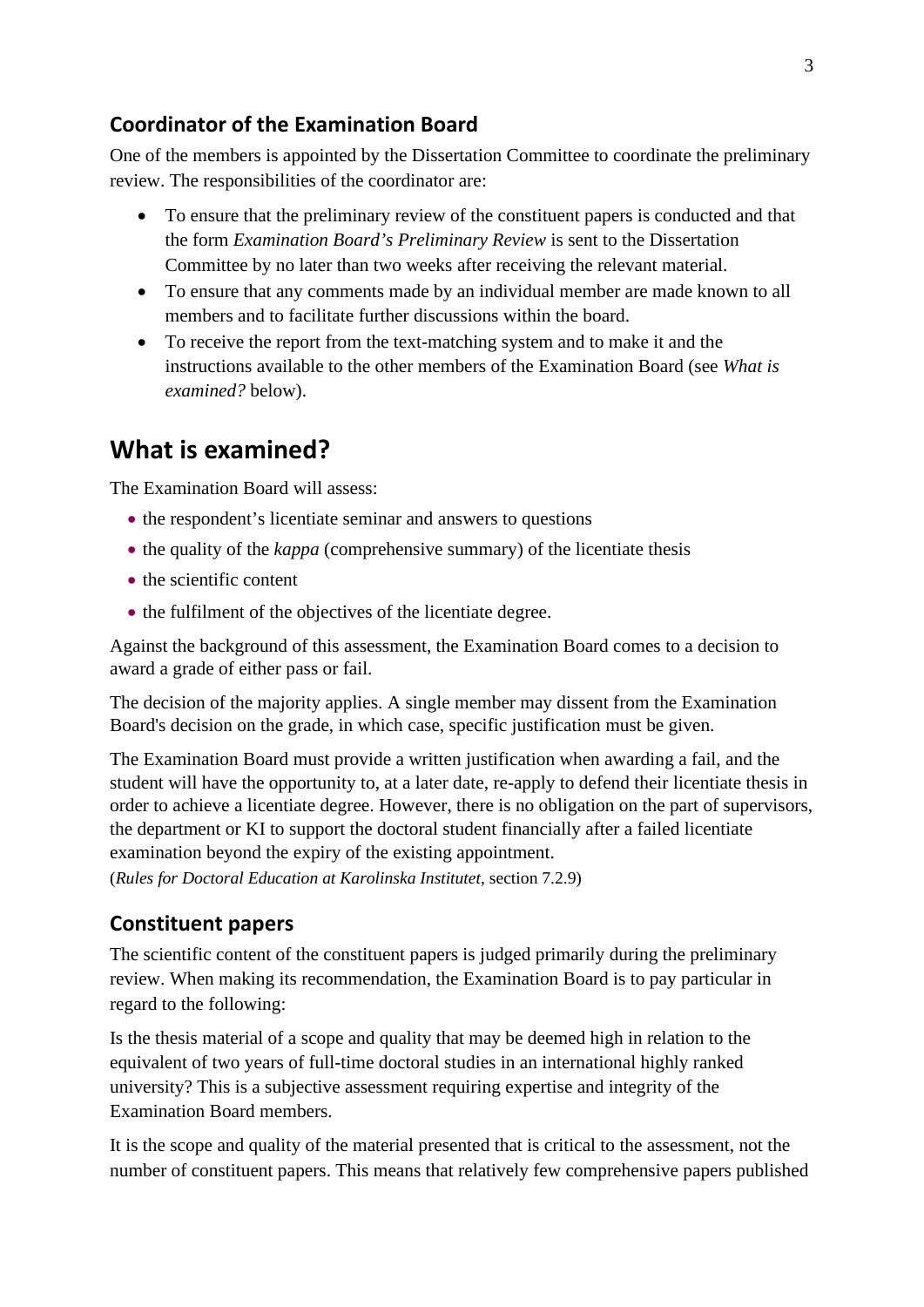with the student as the principal author in some of the more renowned journals in the research field is a better reflection of the quality of the student's work than many papers co-written by a number of authors (of which the student is not the principal one) or publication in less prestigious journals.

The student's contribution to each article is clearly indicated in the defence application and is to be taken into regard in this context. Special attention should be placed on unpublished manuscripts.

If during the review suspicion arises regarding any kind of deviation from good research practice, please see *Unexpected Events* last page.

## <span id="page-4-0"></span>**The** *kappa* **or comprehensive summary**

The Examination Board is required to judge the quality of the *kappa* (comprehensive summary).

On the same day as the thesis is made public after "nailing" (i.e. three weeks prior to its defence), the respondent is to send the printed thesis to the Examination Board.

On "nailing", the thesis *kappa* is run through a text-matching system. The ensuing report is then sent to the Examination Board coordinator along with instructions, for use as an aid in the *kappa*'s examination.

The text-matching process is designed to uncover any plagiarism, which as suspected deception must be reported. The report can also be used as a basis on which to judge the quality of the *kappa*, and whether the requirements set out in the *Guidelines for the* kappa *or comprehensive summary* (see appendix 2) have been met (e.g. that the thesis is the student's own work).

Should the Examination Board judge the quality of the *kappa* to be insufficient, the matter should be taken up with the respondent at the seminar. Should the *kappa* be of such poor quality as to risk a failing grade, the respondent and his/her supervisor should be notified in advance.

## <span id="page-4-1"></span>**Objective fulfilment**

The Examination Board is required to ensure that the degree objectives have been fulfilled. The members should therefore have appendix 1 (Outcomes for the Licentiate Degree) at hand during the seminar. Note that the licentiate seminar application, the *kappa* and the constituent papers also provide information regarding objective fulfilment.

If the Examination Board is uncertain whether the respondent has met one or more of the intended outcomes, it should ask questions during the seminar until the matter is settled satisfactorily.

# <span id="page-4-2"></span>**The licentiate seminar**

The licentiate seminar shall be public and preferably held in English, but Swedish is also acceptable. Note that there is no opponent at a licentiate examination.,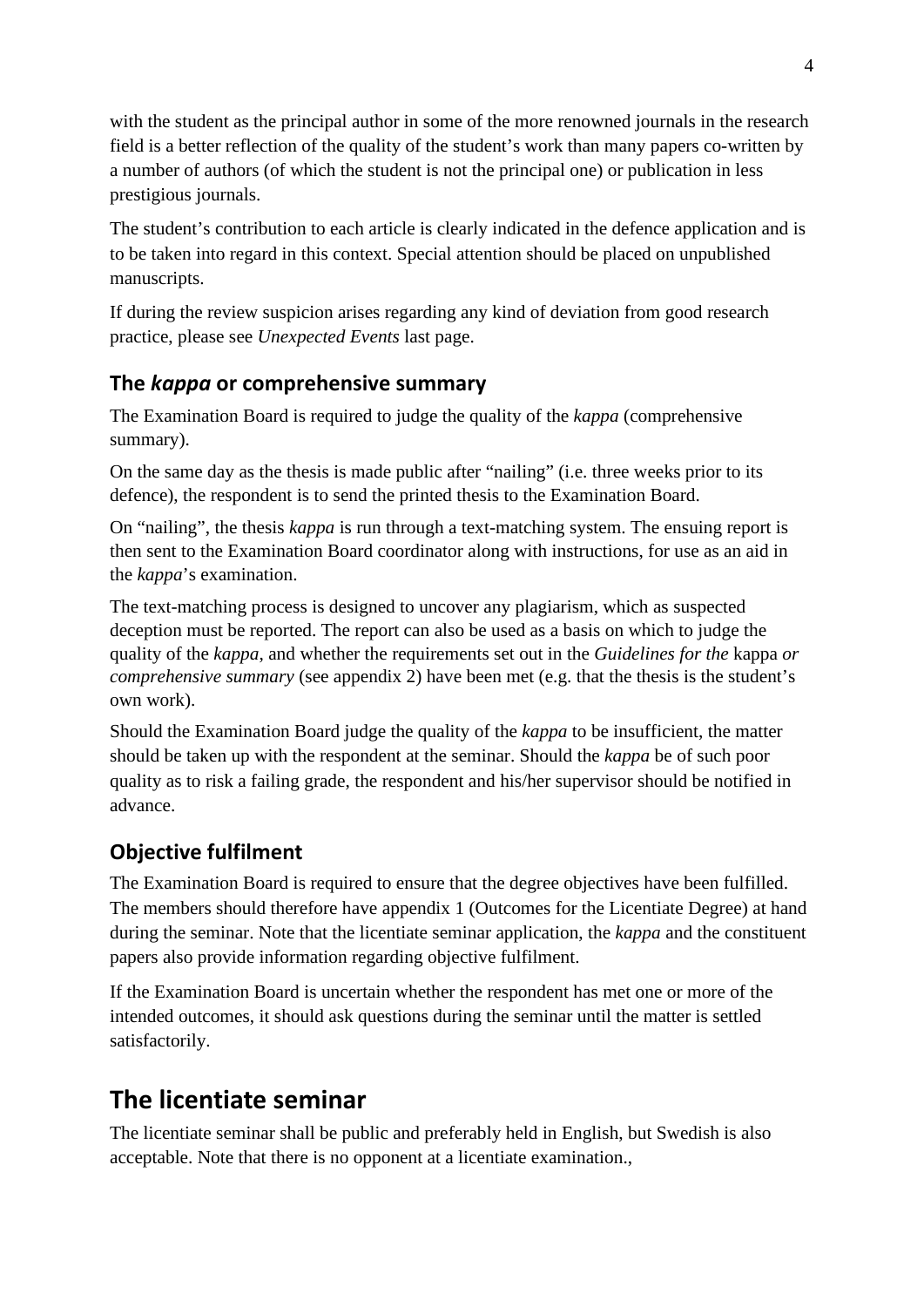The respondent will, during the public licentiate seminar, describe the research project which constitutes the basis for the licentiate thesis, including its background, methods, results and conclusions. Following the seminar, the Examination Board will pose questions in order to assure themselves that the respondent has achieved the intended outcomes for licentiate degree. Others in the audience will also be given an opportunity to ask questions. (*Rules for Doctoral Education at Karolinska Institutet*, section 7.3.7)

# <span id="page-5-0"></span>**Examination Board meeting following the seminar**

Following the seminar, the Examination Board is called to an immediate meeting to decide on the grade. The Examination Board meeting is comprised of two parts:

- 1. In the first part, the seminar chairperson and the supervisors may be present for discussing the respondent's performance.
- 2. In the second part of the meeting, only members of the Examination Board are present. The grade and the written justification for this are confirmed, after which the minutes are written up and signed.

If there are anything so extraordinary that the Examination Board considers it necessary to undertake specific investigations or consultations before a decision can be made, the Examination Board should adjourn the meeting. The adjournment must be short, but can extend it to maximum two weeks.

The decision of the majority applies. A single member may dissent from the Examination Board's decision on the grade, in which case specific justification must be given.

The Examination Board must provide a written justification when awarding a fail, and the doctoral student will have the opportunity to, at a later date, re-apply to defend their licentiate thesis in order to achieve a licentiate degree.

(*Rules for Doctoral Education at Karolinska Institutet*, section 7.2.10 and 7.3.9)

## <span id="page-5-1"></span>**Unexpected events**

Sometimes complications may occur affecting the seminar proceedings. The seminar chairperson has the responsibility to handle the situation.

### <span id="page-5-2"></span>**In case of impediment**

If any of the members of the examination board or the chairperson fail to attend, the defence can either be postponed awaiting late arrival or a new person can be appointed.

To appoint a new examination board member, contact the Dissertation Committee administrator at the university administration (contact information below). There must be three Examination Board members present for the examination to proceed.

(*Rules for Doctoral Education at Karolinska Institutet*, section 7.2.9)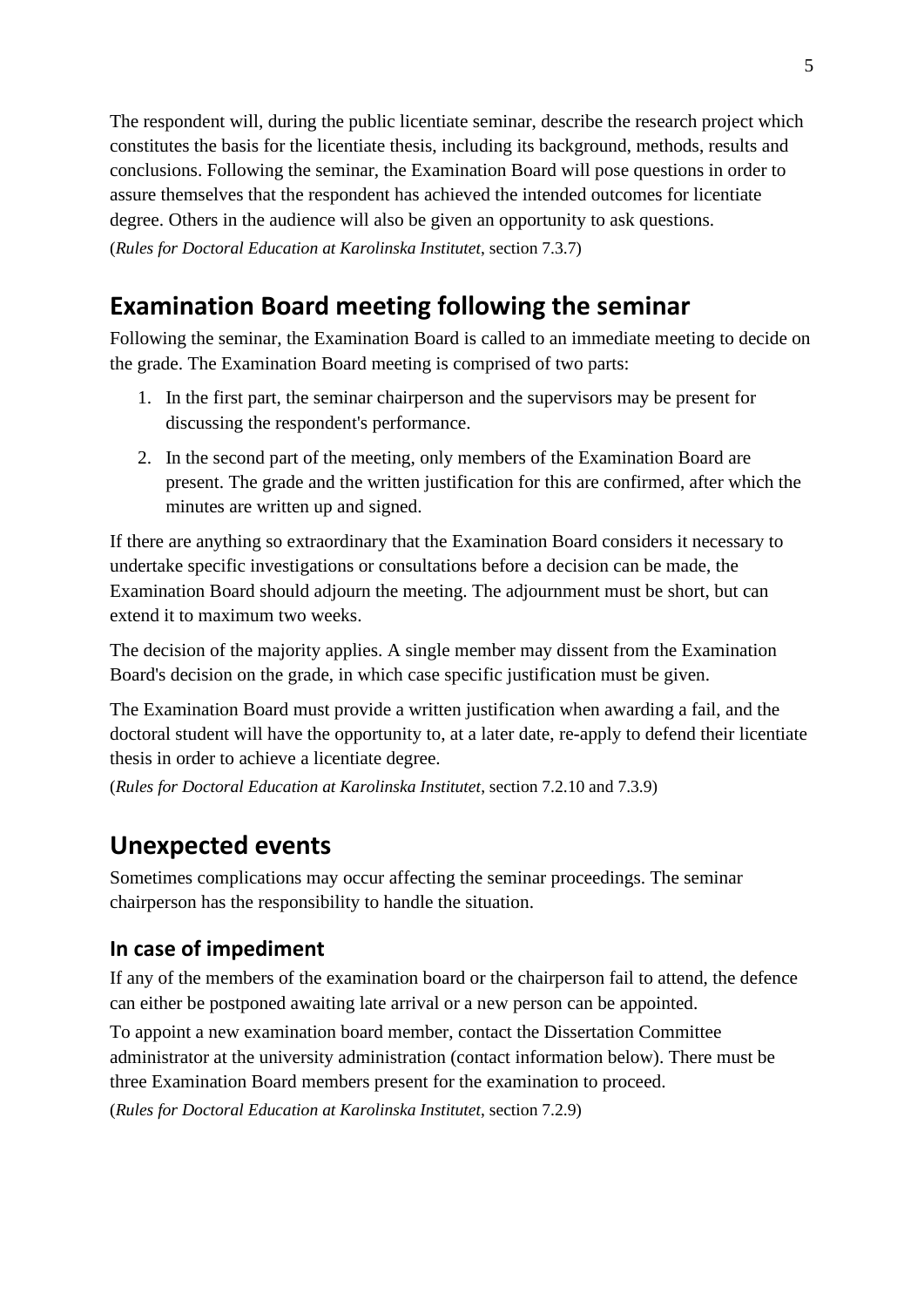## <span id="page-6-0"></span>**Suspicion of irregularities**

At any suspicion of possible deviation from good research practice, conflicts of interest, cheating or any other misconduct arises either at the preliminary review or at seminar, it must be reported, see contact information below.

### **Contact information:**

- Matters concerning formalities and rules or to report irregularities: [disputation@ki.se.](mailto:disputation@ki.se) Emails are read regularly during office hours by KI Dissertation Committee administrators.
- Matters concerning practicalities: The director of doctoral studies or the doctoral education administrators at the relevant department: [https://staff.ki.se/contact-directors-of-doctoral](https://staff.ki.se/contact-directors-of-doctoral-studies-and-administrative-officers-at-the-departments)[studies-and-administrative-officers-at-the-departments](https://staff.ki.se/contact-directors-of-doctoral-studies-and-administrative-officers-at-the-departments)

General information regarding doctoral education at KI, rules etc, is available from this web page: <http://ki.se/en/staff/doctoral-education>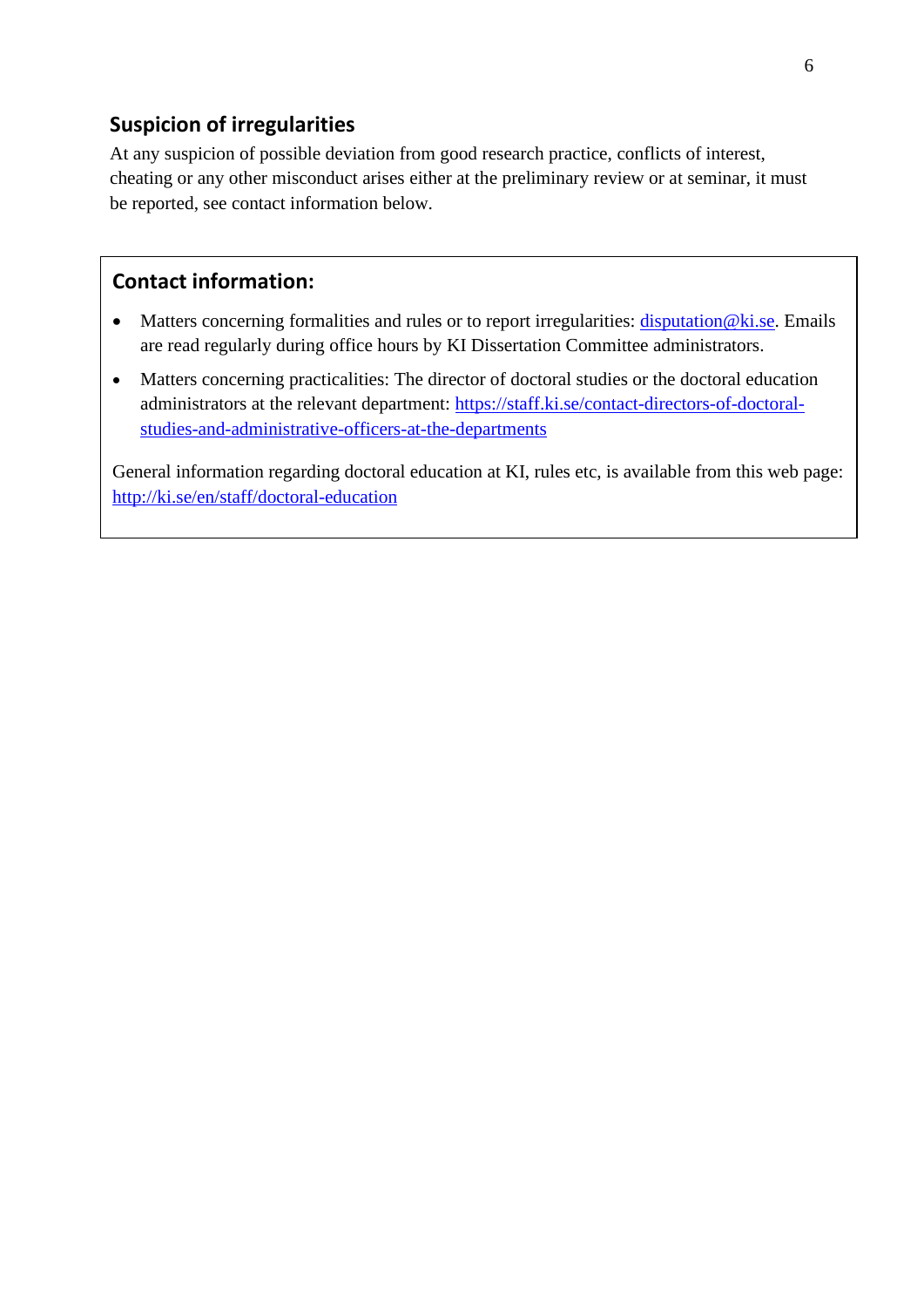## <span id="page-7-0"></span>**APPENDIX 1. Outcomes for the Degree of licentiate**

#### **Intended outcomes according to the Higher Education Ordinance**

#### **Knowledge and understanding**

For a licentiate degree, the doctoral student shall

- demonstrate knowledge and understanding in the field of research including current specialist knowledge in a limited area of this field as well as specialised knowledge of research methodology in general and the methods of the specific field of research in particular.

#### **Competence and skills**

For a licentiate degree, the doctoral student shall

- demonstrate the ability to identify and formulate issues with scholarly precision critically, autonomously and creatively, and plan and use appropriate methods to undertake a limited piece of research and other qualified tasks within predetermined time frames in order to contribute to the formation of knowledge as well as to evaluate this work,
- demonstrate the ability in both national and international contexts to present and discuss research and research findings in speech and writing and in dialogue with the academic community and society in general, and
- demonstrate the skills required to participate autonomously in research and development work and to work autonomously in some other qualified capacity.

#### **Judgement and approach**

For a licentiate degree, the doctoral student shall

- demonstrate the ability to make assessments of ethical aspects of his or her own research
- demonstrate insight into the possibilities and limitations of research, its role in society and the responsibility of the individual for how it is used, and
- demonstrate the ability to identify the personal need for further knowledge and take responsibility for their ongoing learning.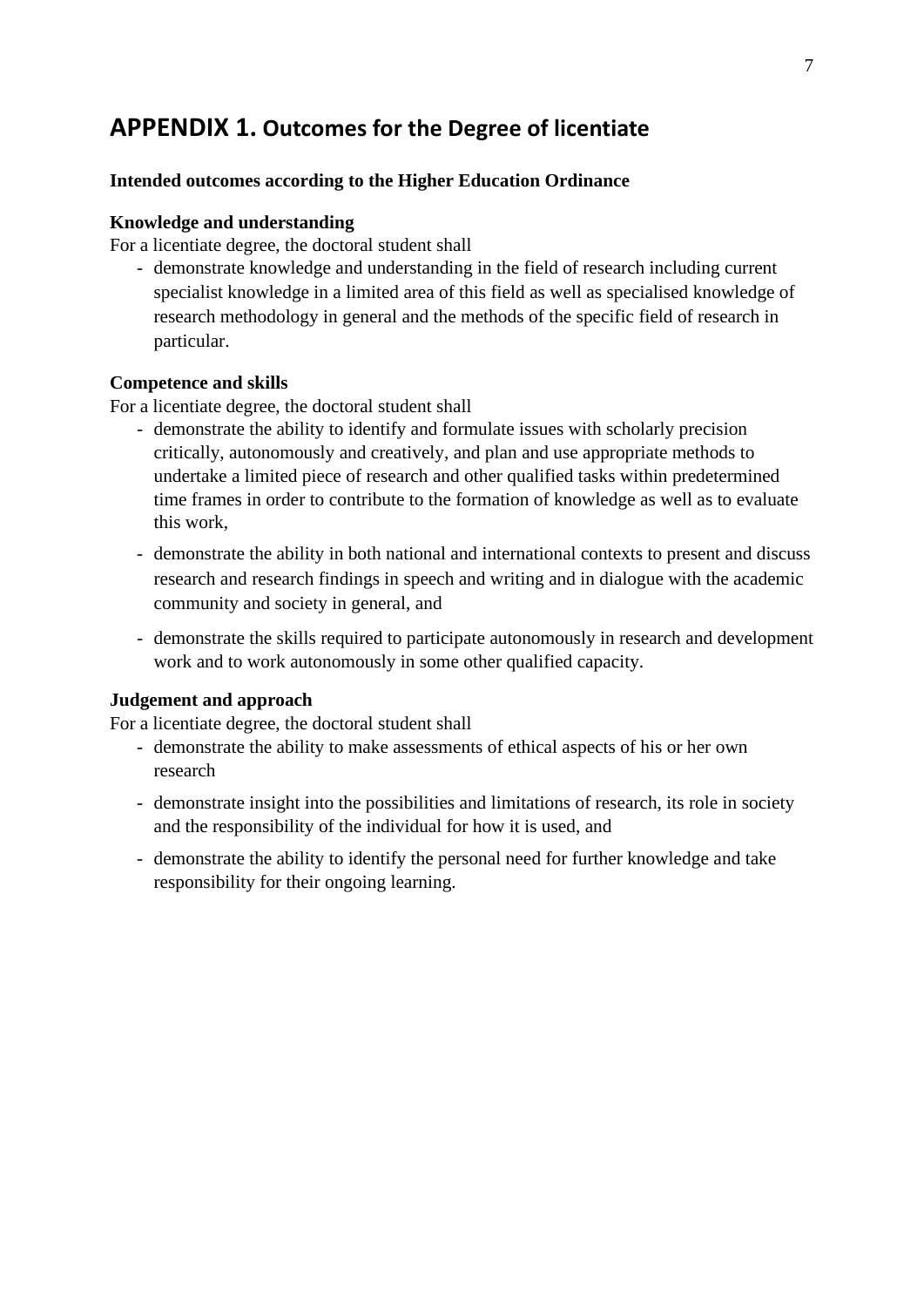# <span id="page-8-0"></span>**APPENDIX 2. Guidelines for the** *kappa* **or comprehensive summary**

### **Guidelines for writing a** *kappa* **[2](#page-8-1)**

Most theses from Karolinska Institutet are compilation theses comprising a collection of original papers introduced by a *kappa* or comprehensive summary chapter (sometimes called the "thesis frame").

The purpose of the *kappa* is for doctoral students to:

- demonstrate the depth and breadth of knowledge and understanding they have of the research field, and their ability to identify a need for further knowledge in the field
- encapsulate the aim of their research project and the hypotheses/points of enquiry that have been addressed
- demonstrate familiarity with the methods applied in the research field
- demonstrate an ability to places their own research in a wider context of the latest research in the field
- demonstrate by means of a reflective discussion that the learning outcomes set out by the Higher Education Ordinance for doctoral education have been achieved

The *kappa* should be weighted towards a reflective discussion and contextualisation of the student's own research results. It is to be considered part of the examination and is included in the assessment of whether the learning outcomes set out by the Higher Education Ordinance for doctoral education have been achieved.

The text of the *kappa* must be the student's own original work without the extensive reproduction of extracts from the constituent papers. Failing to acknowledge sources when quoting from the work of others constitutes plagiarism.

Diagrams/tables from the constituent papers may be included in the *kappa*, although permission must be sought from the journal in question if the source article has been published or accepted for publication.

The *kappa* is a public document and is published digitally. It may be used to present preliminary (unpublished) results, but its public nature should be borne in mind if, for example, the research group is considering patenting any aspect of their work. Including preliminary results in the *kappa* might also cause difficulties for the group should they wish to have their results published in a journal at a later date.

<span id="page-8-1"></span><sup>2</sup> Decided by the Board of Doctoral Education**.** Ref: 7451/11-500